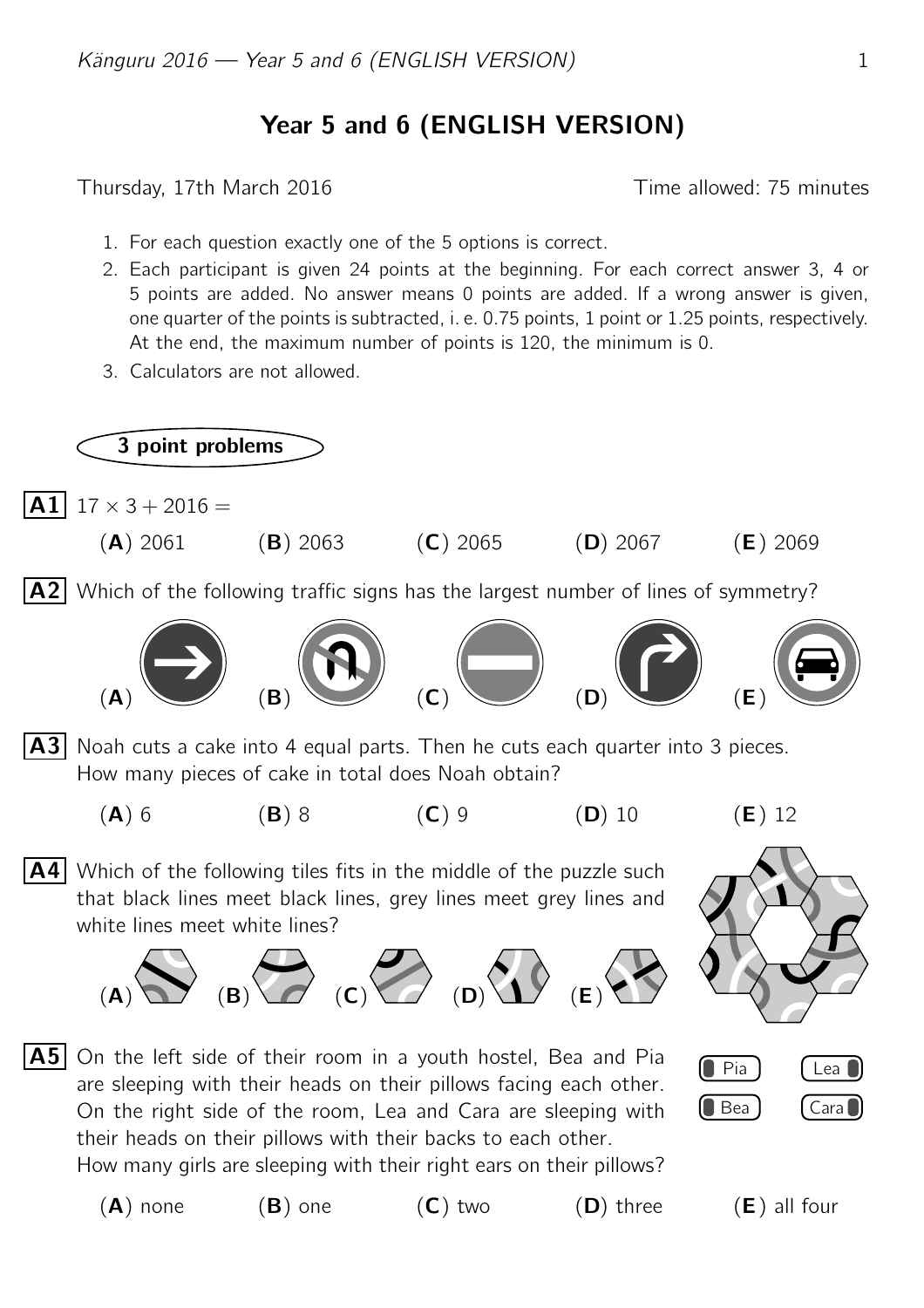$\overline{A6}$  When Alice set the table she placed the cutlery in the wrong order. There should be a knife on the right side of each plate and a fork on the left side.



How many interchanges of a knife and a fork must Alice make in order to get it right?

(A) 1 (B) 2 (C) 3 (D) 5 (E) 7

 $|\mathbf{A7}|$  A centipede has 40 pairs of shoes. It needs one shoe for each of its 100 feet. How many more shoes does the centipede need to buy?

(A) 10 (B) 20 (C) 40 (D) 50 (E) 60



 $(A) 2$  (B) 3 (C) 4 (D) 5 (E) 6



**B1** Chaina has two identical squares, as shown on the right. Which of the following figures can she not get by putting them on top of each other?



- (A)  $(B)$  (B) (C) (B) (B) (E)
- **B2** Mary, Ann and Nata work in a kindergarten. Each day from Monday to Friday exactly 2 of them come to work. Mary works 3 days per week and Ann works 4 days per week. How many days per week does Nata work?



(A) 3 (B) 4 (C) 5 (D) 6 (E) 7



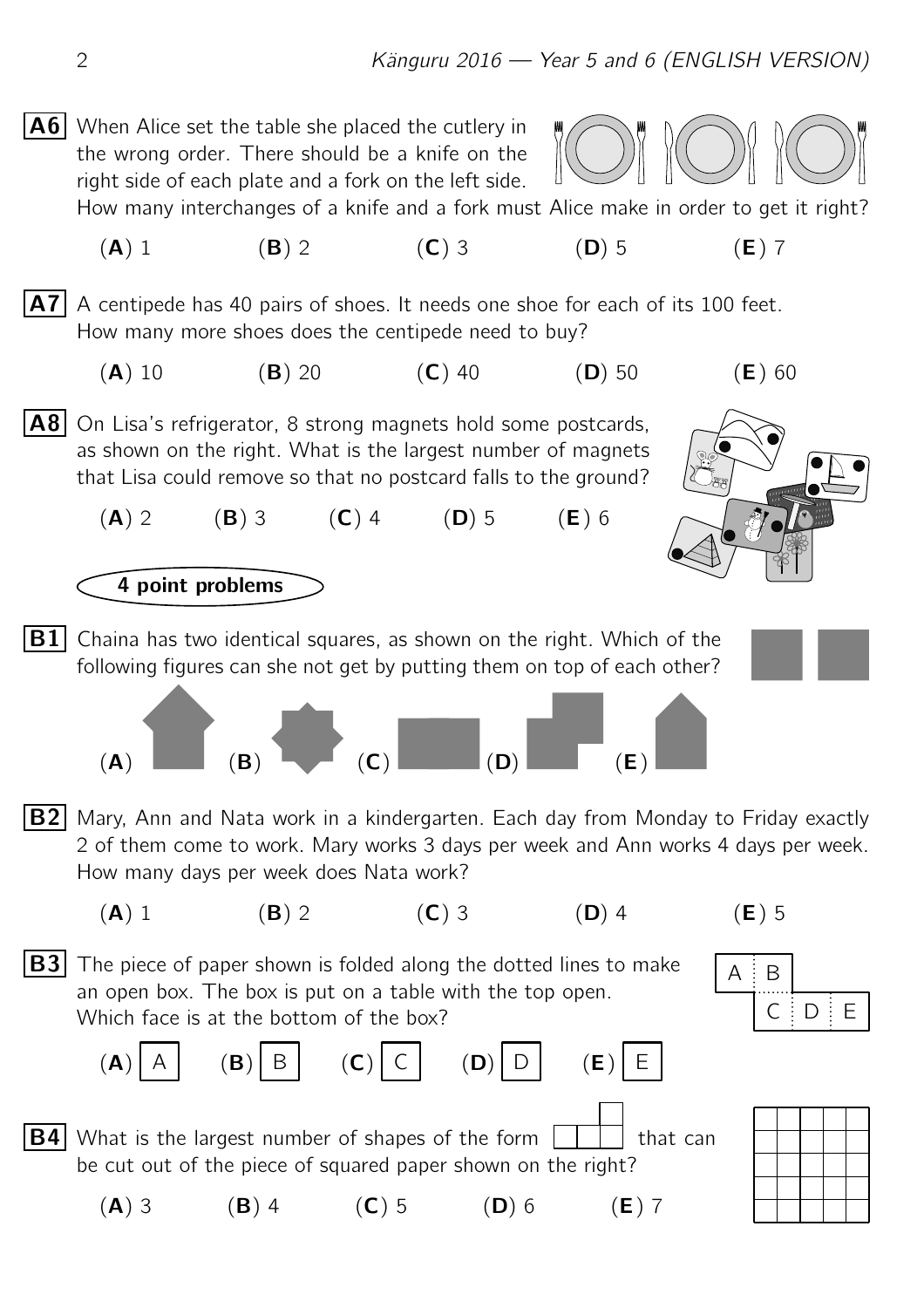- **B5** There are 36 pupils in a school choir. During choir practice they sit in pairs so that each boy is sitting with a girl, and exactly half of the girls are sitting with a boy. How many boys are there in the school choir? (**A**) 12 (**B**) 14 (**C**) 15 (**D**) 17 (**E**) 18
- **B6** Kalil and Jolanda want to build a cuboid using the same number of identical cubes. Kalil's box is already finished, as shown in the top picture on the right. The bottom picture shows the first level of Jolanda's box. How many levels will Jolanda's box have?



(A) 2 (B) 3 (C) 4 (D) 5 (E) 6

**B7** The number 2581953764 is written on a strip of paper. John cuts the strip twice and gets 3 numbers. What is the smallest possible sum that these 3 numbers can have?

- (A) 2975 (B) 3775 (C) 4298 (D) 4217 (E) 2878
- $|{\bf B8}|$  Konstantin is getting his hair cut. In the mirror he sees the clock, as shown on the right. What would Konstantin have seen if he had looked in the mirror ten minutes earlier?



5 point problems

 $|{\sf C1}|$  Lara folds a round sheet of paper, as shown on the right. Then she cuts off a corner of the folded paper along the marked line:  $\mathcal{A}$ 



What does Lara get when she unfolds the paper?



 $|C2|$  Yannis, David and Fabian are triplets. Their brother Carl is 3 years younger than them. One of the following numbers is the sum of the ages of the 4 brothers. Which one?

(**A**) 53 (**B**) 55 (**C**) 56 (**D**) 59 (**E**) 60